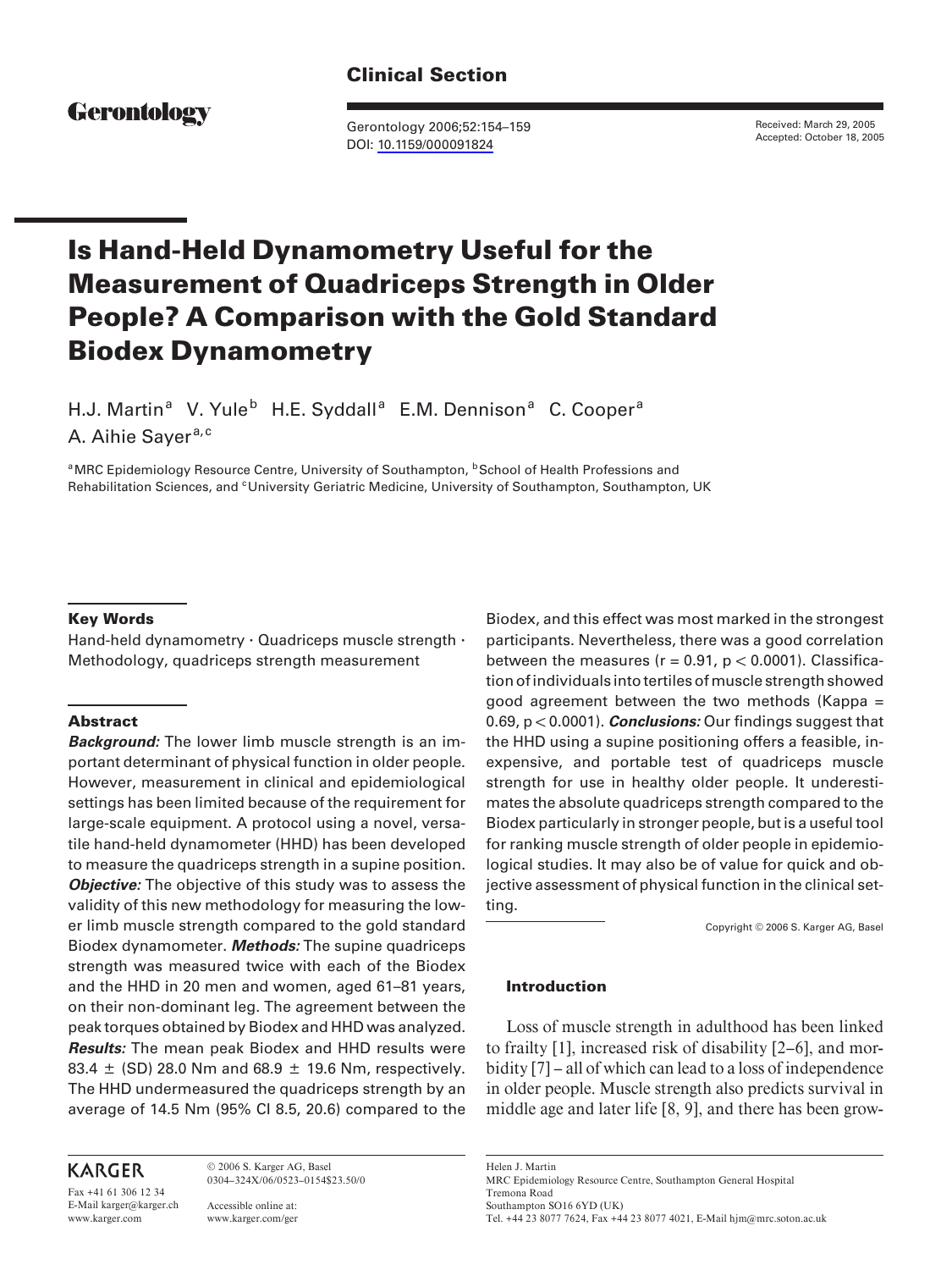ing interest in the development of suitable portable methodology to measure muscle strength in clinical and epidemiological settings.

Isokinetic dynamometers, such as the Biodex system II dynamometer, provide accurate assessments of dynamic and also static muscle strengths [10] and are usually the preferred option for clinical studies. However, their use in large-scale epidemiological studies is limited, because the equipment is costly and not portable. Thus muscle strength measurement is often omitted or limited to the use of a hand-held device such as a handgrip strength dynamometer. This has been widely used  $[11-13]$ , and good validity and repeatability have been demonstrated [14, 15]. However, it cannot be adapted to measure other muscle groups, and assessment of lower limb strength has been more difficult.

A novel, versatile hand-held dynamometer (HHD) has been developed which can measure the strength of most upper and lower body muscle groups. Standardized protocols exist for isometric measurement of quadriceps strength, namely the seated knee extension technique [16]. However, when using a HHD, this position requires considerable observer strength in order to stabilize the HHD and maintain the isometric positioning. Therefore, we have tested a supine technique to measure isometric quadriceps femoris strength using hand-held dynamometry [17] in older people and compared it with findings from the gold standard Biodex system II dynamometer.

# **Subjects and Methods**

Twenty participants (9 men, 11 women), aged 61–81 years, were recruited through local retirement clubs, churches, and activity clubs (table 1). Full ethical approval was obtained for the study, and written informed consent was obtained from all participants.

The participants attended a 45-min appointment at the University of Southampton's Biomechanics Laboratory. Height, weight, and current age were recorded before commencement of testing. The lever (lower leg) length was measured using a standard circumference measure (CMS Instruments), from the lateral epicondyle of the non-dominant knee to the medial malleolus. The participants were asked to perform basic warm-up and cool-down exercises before and after the test. These consisted of gentle marching on the spot and bending over to touch ankles. Half the participants performed the Biodex first followed by the HHD, whereas the other half performed the HHD first followed by the Biodex, in order to eliminate any possible effect of participant fatigue. A 10-min resting period was provided for participants in between testing on the two machines to further reduce the effects of participant fatigue. Standardized encouragement was provided during the contractions; however, no feedback on results was given until after completion of testing with both machines. All men and women were measured by the same female examiner on their non-dominant leg.

**Table 1.** Participant characteristics (n = 20)

|                                                   | Mean (SD)                  |
|---------------------------------------------------|----------------------------|
| Peak Biodex strength, Nm<br>Peak HHD strength, Nm | 83.4 (28.0)<br>68.9 (19.6) |
| Age, years<br>Height, m                           | 72.6(5.0)<br>1.67(0.08)    |
| Weight, kg                                        | 77.1 (14.2)                |
| Lever length, m                                   | 0.35(0.02)                 |

# *Biodex System II (Biodex) Dynamometry*

The Biodex was calibrated and warmed up before each testing session as recommended in the Biodex manual (Biodex Medical, New York, N.Y., USA) [18]. The seat was converted into a flat couch using foam pillows to resemble a standard examination couch. The dynamometer was positioned with the lever arm immediately adjacent to the participant's non-dominant leg, and the lateral epicondyle of the non-dominant knee was aligned with the axis of the dynamometer. The Biodex isokinetic dynamometer was set to measure isometric knee extension strength at a 35-degree angle. It was programmed to perform three timed repetitions with a muscle contraction duration of 5 s and a relaxation period of 120 s between each repetition. The time of the start and finish of the muscle contraction was indicated by a traffic light system on the Biodex computer interface. The observer instructed the participant with the following commands: amber = get ready, green = go, red = stop and rest.

As shown in figure 1, the participants were asked to lie supine on the Biodex couch, with a bolster (SCA Hygiene Products, Dunstable, UK) positioned under the knee of the non-dominant leg. The bolster consisted of a solid tube wrapped with several hundreds of tightly rolled paper towels [17]. The bolster was checked after each test on each machine, and no compression had occurred; however, a new bolster was used for each participant as a precautionary measure. The positioning of the bolster ensured that the knee was flexed at an angle of 35° from the fully extended position, and this was verified using a goniometer. The participants were instructed to maintain their knee in contact with the bolster throughout the testing, and this was checked by the observer. The observer can more easily stabilize the HHD and maintain the positioning at this angle, and thus it is more likely to yield reliable results [17, 19] . The HHD is designed as a portable tool and has the advantage of being able to be used in a community-based environment. As it is not always feasible to use hip restraints outside of a clinic/laboratory environment, the hips were not restrained in this study. However, in order to address this issue, the dominant (untested) leg was flexed at the hip and knee so that the foot lay flat on the couch; this positioning helps stabilize the pelvis. The participants were also instructed to keep their hips still and retain buttocks flat on the couch and their knee in contact with the bolster to keep the 35-degree angle. This was monitored throughout the test, and any deviation from this positioning resulted in a repeat of the test. The participant's arms were positioned loosely across their chest. A padded strap connected to the dynamometer lever arm was fixed around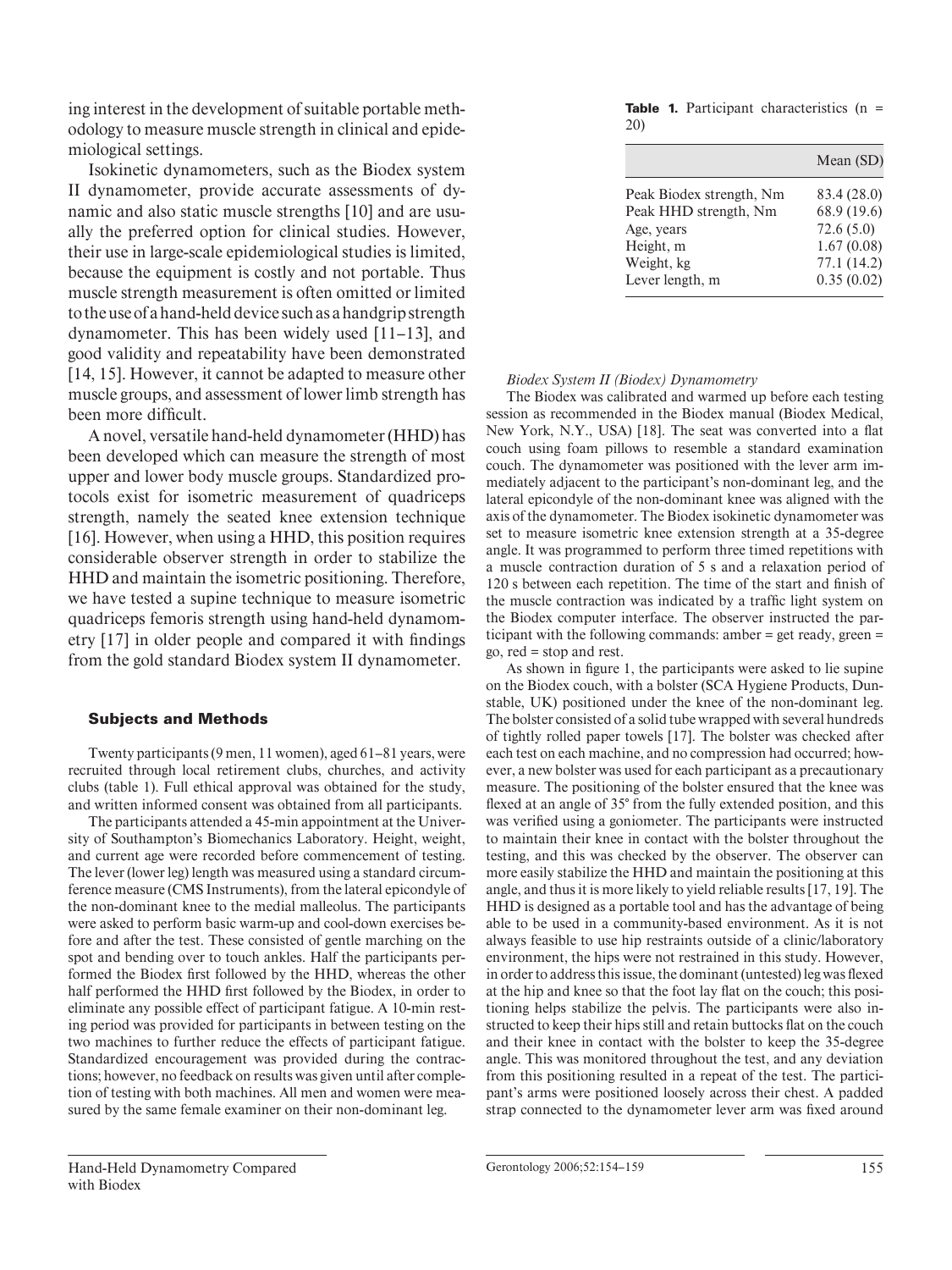

**Fig. 1.** Biodex dynamometer and study participant positioning for Biodex and HHD measurements.

the ankle of the non-dominant leg proximal to the medial malleolus. On the examiner's instruction, the participants were asked to push maximally against the pad, trying to straighten their leg from the knee. One practice go was performed and discarded, followed by two further attempts which were recorded. The peak torque of each of the two attempts was recorded in newton metres (Nm).

#### *Set-Up of the HHD*

The HHD shown in figure 2 (model 01163; Lafayette Instrument Company, Lafayette, Ind., USA) was programmed to measure the peak force in kilograms during 5 s of muscle contraction. The HHD indicated the start and the finish of the 5-second duration by audible beeps (1 for start and 3 successive for stop). In between each of three repetitions, a 120-second relaxation period was timed using a standard sports LCD chronograph stopwatch. Set-up of the couch and positioning of the participant were the same as for the Biodex; however, the pad of the Biodex was removed from the ankle and replaced with the pad connected to the HHD. The examiner used an isometric make test, whereby she held the HHD in a fixed position, and the participants were asked to push against it maximally. A make test as opposed to a break test (whereby observers attempt to break the participants force) is thought to be easier for participants to perform and, therefore, produces more reliable results [20] . One practice go was performed and discarded, followed by two further attempts which were recorded.

The peak force of each attempt was recorded in kilograms and later converted into torque (Nm) in order to compare the results with the Biodex. The following conversion formula was used:

HHD reading (kg)  $\times$  9.81  $\times$  lever length (m) = torque (Nm)

# *Statistics*

The peaks of the Biodex and the HHD readings from the two attempts were used for the analysis. The agreement between the Biodex and the HHD was assessed using Pearson correlations and a Bland-Altman analysis [21] . The HHD and Biodex peak readings were categorized into tertiles of strength. A Kappa coefficient was then used to assess the agreement between the tertiles.



Fig. 2. Hand-held dynamometer.

# **Results**

The overall mean peak Biodex and the HHD results were 83.4  $\pm$  (SD) 28.0 and 68.9  $\pm$  19.6 Nm, respectively. Figure 3a shows that the HHD results correlated well with those of the Biodex ( $r = 0.91$ ,  $p < 0.0001$ ); however, although the results are correlated in that if the Biodex records a high reading so does the HHD, it is important to also consider the magnitude of any differences between the two tools. Bland-Altman analysis shows the abso-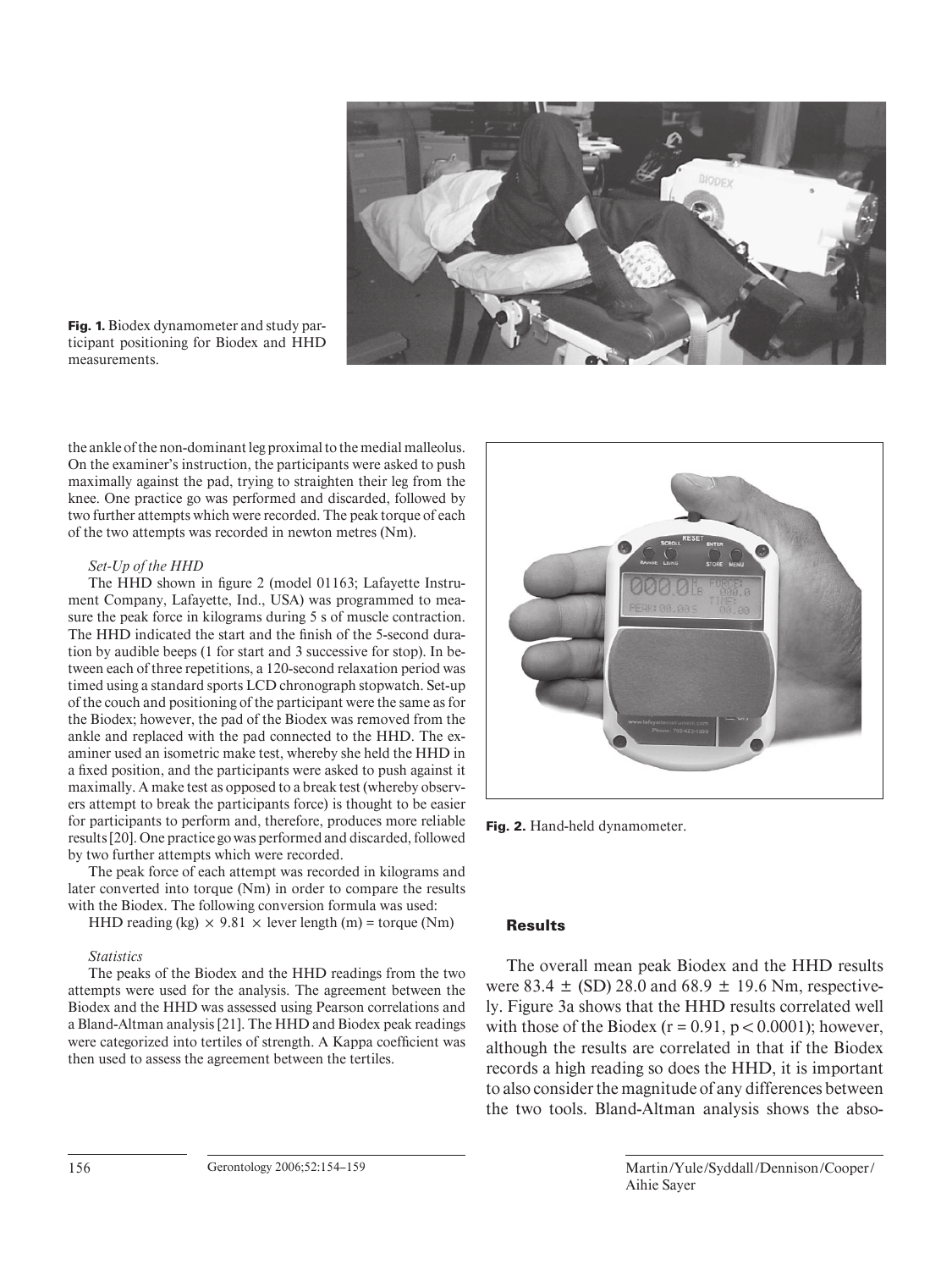

**Fig. 3. a** Correlation between Biodex and HHD measurements. Regession line of best fit (Biodex =  $-6.54 + 1.31 \times$  HHD) and 95% CI. **b** Bland-Altman plot for Biodex and HHD measurements.

lute differences between the Biodex and HHD readings  $($ fig. 3 $b)$ . This shows that the HHD tended to underestimate the quadriceps strength by an average of 14.5 (95% CI 8.5, 20.6) Nm as compared with the Biodex, and differences between the Biodex and the HHD readings became increasingly more apparent amongst the stronger people.

The Biodex and the HHD readings were further assessed using a Kappa coefficient. Table 2 shows the frequency distribution of the participants classified accord-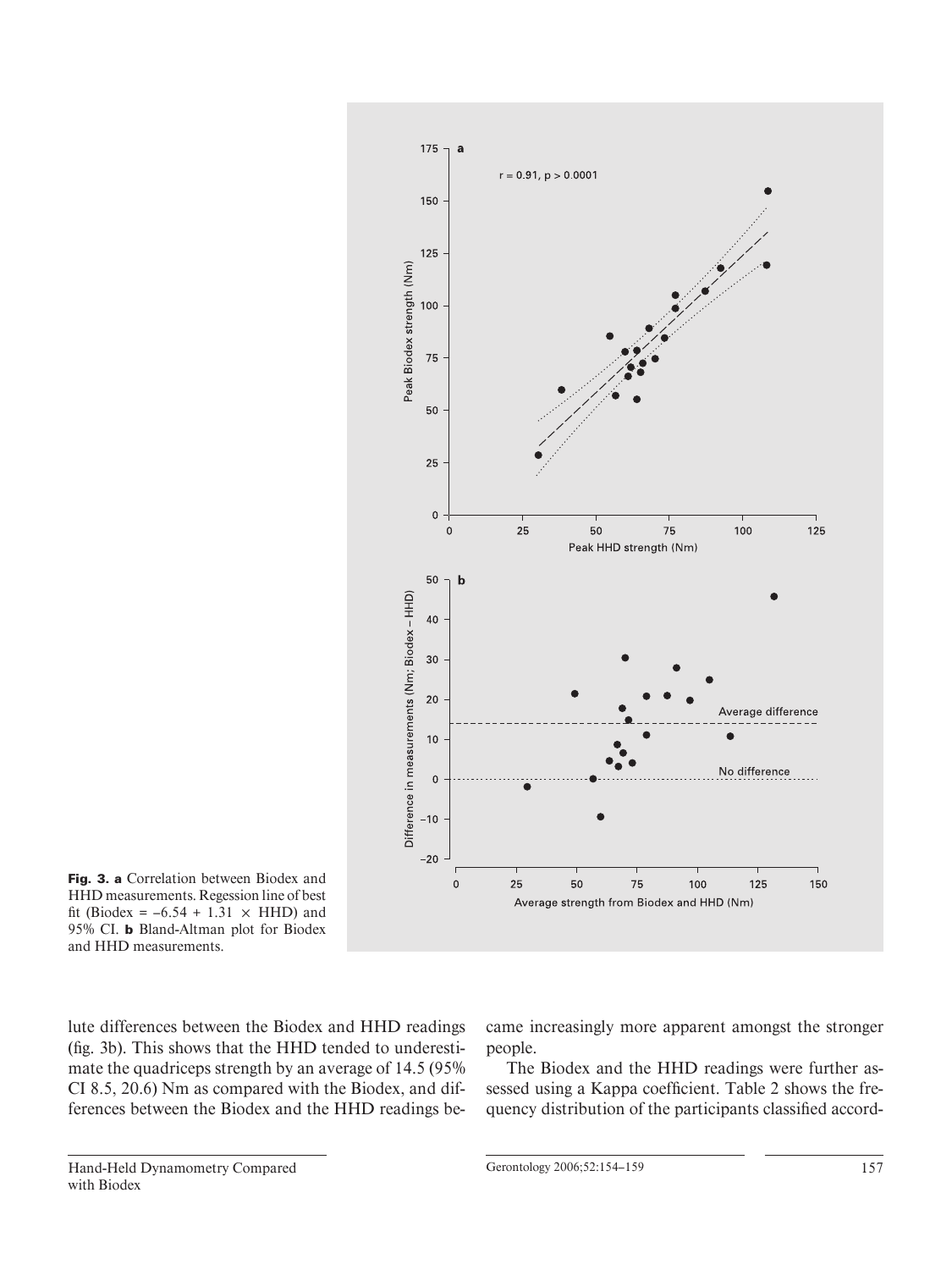| Tertiles of strength by<br>Biodex, Nm | Tertiles of strength by HHD, Nm |       |     |  |
|---------------------------------------|---------------------------------|-------|-----|--|
|                                       | <63                             | $-76$ | >76 |  |
| < 72                                  |                                 |       |     |  |
| $72 - 97$                             |                                 |       |     |  |
| >97                                   | $\left( \right)$                |       |     |  |

**Table 2.** Frequency distribution by tertiles of Biodex and HHD measurements

ing to tertiles of muscle strength using the two methods. The agreement between these two classifications was good (Kappa =  $0.69$ , p <  $0.0001$ ).

# **Discussion**

We have tested a novel dynamometer (HHD) using a supine knee extension technique to measure quadriceps strength in older people. This method is feasible for use in older populations and has the great advantage of being portable and inexpensive. The positioning offers a good alternative to the standard seated knee extension position [16]. Several studies have assessed the use of a HHD for a seated knee extension test in terms of validity, repeatability, and reliability  $[22-25]$  in younger people, but few have included healthy older participants, and the results have been conflicting  $[26, 27]$ . Poor reliability using this technique has been attributed to low observer strength and poor stabilization of the participant which is especially apparent when measuring powerful muscle groups such as the quadriceps [22, 28, 29]. We have previously reported such difficulties with the seated technique and the high level of difficulty in performing this test, and we have started to address the issue of reliability in a study primarily conducted to measure the reliability of supine HHD of quadriceps measurements from different observers [30]. However, further studies need to explore the reliability using the HHD for supine quadriceps measurement.

Supine and seated knee extension strength are correlated, but the supine strength is lower [31] . We have, therefore, used a HHD to measure the knee extension strength in a supine position and compared the findings with those obtained with the gold standard Biodex system II dynamometer in a group of healthy older people. We have found the supine technique both easier for the participants to perform and also easier for the observer to stabilize and

maintain the testing position. The results showed a good correlation between the two dynamometers. However, there were important differences between the results for the two devices that need to be considered.

On average, the HHD underestimated absolute quadriceps strength by 14.5 Nm relative to the Biodex. Of more concern was the evidence that the underestimation was more marked in the strongest people, as this could result in systematic error in measurement of muscle strength using a HHD. This problem is likely to reflect observer bias, where the observer was not strong enough to maintain the testing position in stronger participants, and is a problem previously recognized in the literature with the seated testing position  $[22, 28, 29]$ . We suggest that the strength of the observer relative to the participants is an important consideration, particularly when measuring larger muscle groups such as quadriceps femoris, and the development of muscle-group-specific protocols is essential.

In addition to looking at absolute muscle strength, we also used our data to rank participants into tertiles of muscle strength and again compared the methodologies. This showed good agreement between the two approaches, consistent with previous studies [22, 26]. The HHD did not misclassify any of the participants who were in the highest tertile for muscle strength according to the Biodex measurement, and only 2 people in each of the middle and lowest tertiles were misclassified. Therefore, a HHD used to measure the supine quadriceps strength may be most useful for ranking the lower-limb muscle strength of older people in epidemiological studies. It may also be of value for quick, objective assessment of lowerlimb physical function in the clinical setting.

# **Acknowledgments**

This study was funded by the Medical Research Council and the University of Southampton. The HHD was loaned by Lafayette Instrument Company.